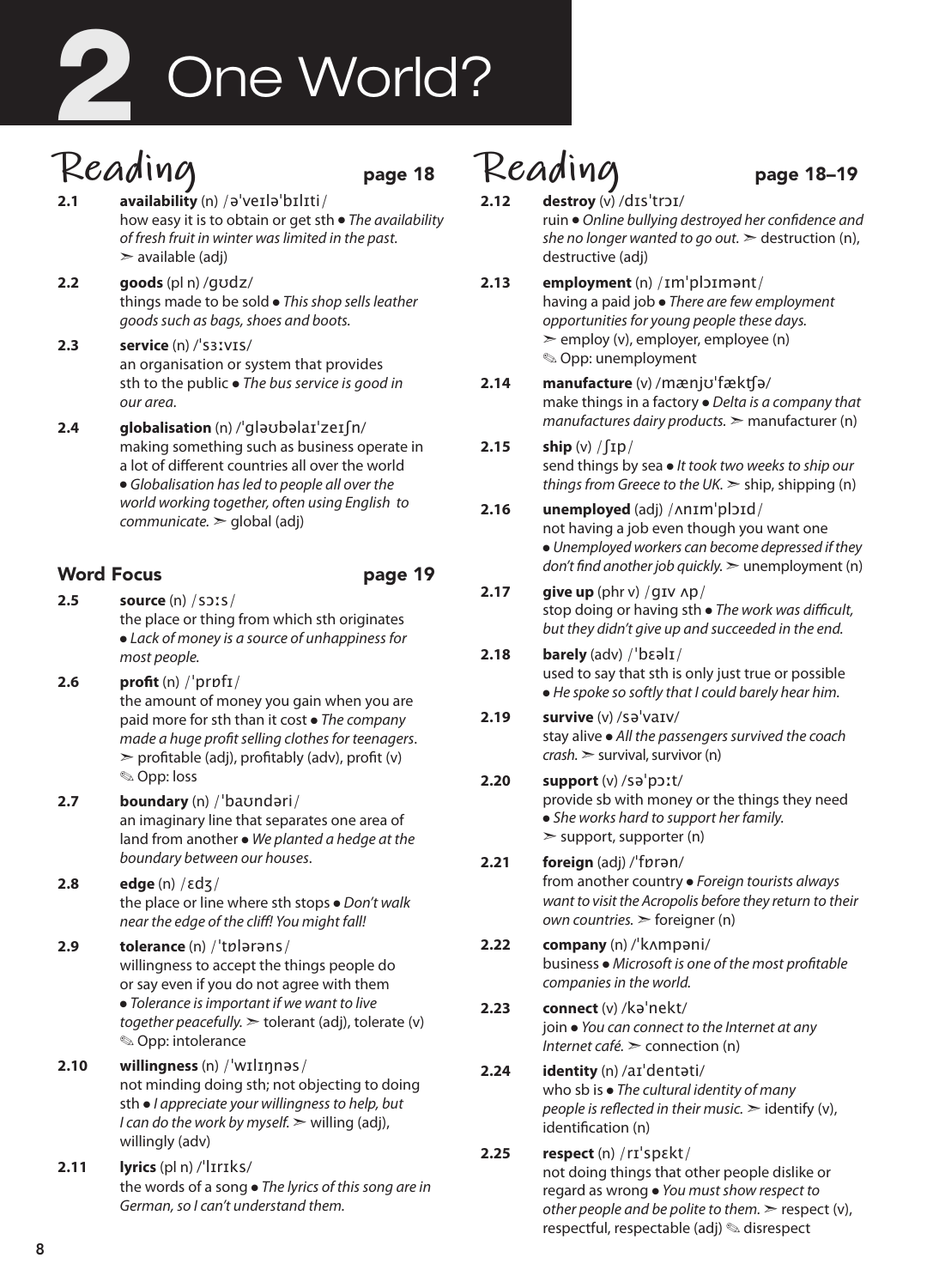**2.26 climate change** (n) /ˈklaɪmət ʧeɪnʤ/ changing global weather patterns ● *Scientists predict that climate change will cause difficult weather conditions for the world in the future.*  **2.27 local** (adj) /ˈləʊkl/ from the place you are in ● *We tried local disheslike moussaka when we visited Greece.*  $\geq$  locally (adv) **2.28 chain** (n) /ʧeɪn/ many shops, hotels etc of the same kind ● *Zara is a chain, so you can find Zara shops in many places.* **2.29 catch on** (phr v) /kæʧ ɒn/ become popular ● *The new fashion quickly caught on and soon everyone was wearing the same style.* **2.30 dairy product** (exp) /ˈdɛːri ˈprɒdʌkt/ a food such as butter, cheese or yoghurt ● *I love eating dairy products like cheese and yoghurt.*  **2.31 uniqueness** (n) /juːˈniːknəs/ being the only one of its kind ● *The uniqueness of this object makes it valuable. It is the only one in existence*.  $>$  *unique* (adj), *uniquely* (adv) **2.32 lifestyle** (n) /ˈlaɪfstaɪl/ how sb lives ● *Many people envy the lifestyle of the rich and famous.* **2.33 similar** (adj) /ˈsɪmələ/ almost the same ● *We have similar interests, which is why we get on so well.*  $\geq$  similarity (n) ✎ Opp: dissimilar **2.34 potential** (n) /pə(ʊ)ˈtɛnʃəl/ the ability to be useful or successful in the future ● *You have the potential to be a good musician, but you have to practise harder.*   $\geq$  potential (adj), potentially (adv) **2.35 concern** (v) /kənˈsəːn/ If sth concerns you, it worries you. ● *Climate change concerns me; it's a very serious problem.*  ➣ concern (n), concerned (adj) **2.36 impact** (n) /ˈɪmpækt/ having a strong effect on sb or sth ● *The economic crisis has had an impact on most people's lives.*  **2.37 wealthy** (adj) / $'$ wel $\theta$ i/ rich ● *Jack is a wealthy man who gives a lot of his money to charity.* ➣ wealth (n) **2.38 co-operation** (n) /kəʊˌɒpəˈreɪʃən/ working with sb and helping them ● *There's a lot of work to do and I'd appreciate your co-operation.*   $\geq$  co-operate (v), co-operative (adj) **2.39 dietary** (n) /ˈdaɪətərɪ/ relating to the kind of food you eat ● *She doesn't have any special dietary requirements; she eats most things.* ➣ diet (n, v) **2.40 international** (adj) /ɪntəˈnæʃənl/ involving different countries ● *International travel became possible for people when the cost of air travel fell.*

**2.41 trade** (v) /treɪd/

buy and sell ● *Kotsovolos is a chain of shops that trade in electrical goods.*   $\ge$  trade (n), trader (n)

#### **2.42 mayor** (n) /mɛə/

a person who has been elected to represent a town or city ● *The mayor of our town opened the new library.* 

#### **2.43 event** (n) /ɪˈvent/

a planned, organised occasion such as a party or sports competition ● *I love going to events like weddings or formal parties.* 

**2.44 conditions** (pl n) /kənˈdɪʃənz/ the things in people's lives that affect their comfort, safety or success ● *The people lived in terrible conditions: their houses were dirty and they didn't have clean drinking water.* 

| <b>Business</b>                                                                                   |                                                                                                  |  |
|---------------------------------------------------------------------------------------------------|--------------------------------------------------------------------------------------------------|--|
| availability<br>chain<br>company<br>do business<br>employment<br>export<br>globalisation<br>goods | import<br>manufacture<br>outsourcing<br>professional<br>profit<br>service<br>trade<br>unemployed |  |
|                                                                                                   |                                                                                                  |  |

## **Vocabulary** page 20

- **2.45 universal** (adj) /juːnɪˈvɜːsəl/ relating to everyone and everything ● *Climate change is a universal problem that affects us all.*  $\geq$  universe (n), universally (adv)
- **2.46 knowledge** (n) /ˈnɒlɪʤ/ information you have about sth ● *Before the Internet, people has less knowledge of the world and other cultures.*  $\triangleright$  know (v), knowledgeable (adj)

#### **2.47 society** (n) /səˈsaɪəti/

a group of people living in same place with a similar way of life ● *Western society focuses too much on money and success.*  $\ge$  social (adj), socially (adv)

**2.48 belief** (n) /bɪˈliːf/ a feeling that sth is true ● *It is my belief that the climate will change our lives this century.*  $\triangleright$  believe (v)  $\otimes$  Opp: disbelief

#### **2.49 concept** (n) /ˈkɒnsept/ idea ● *Dad says youngsters have no concept of what life was like before the Internet.*

**2.50 aspect** (n) /ˈæspekt/ part ● *The best aspect of our visit was the deliciousfood.*

#### **2.51 occurrence** (n) /əˈkʌrəns/ sth that happens ● *Floods didn't use to be such a frequent occurrence.* ➣ occur (v)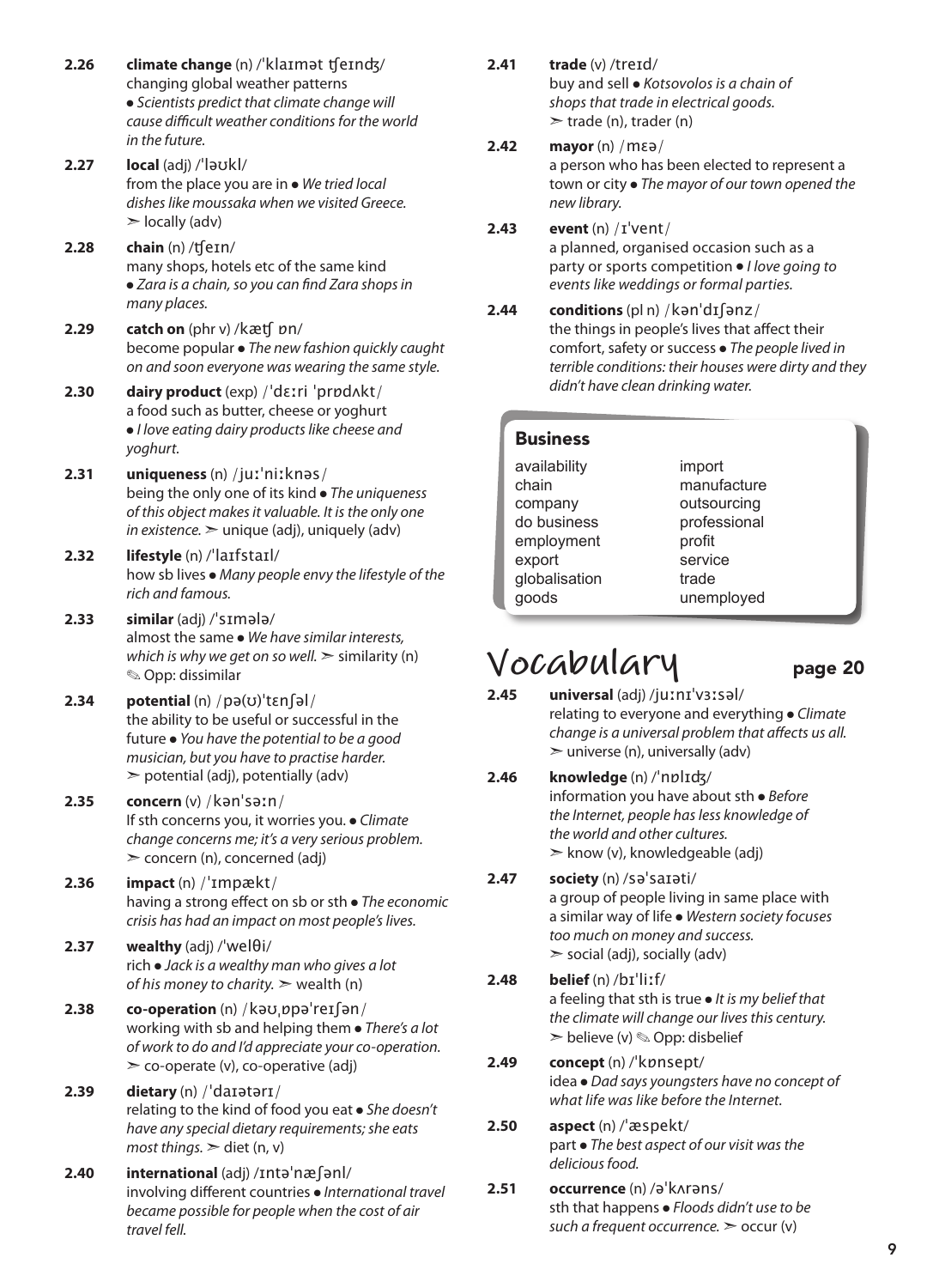**2.52 phenomenon** (n) /fɪˈnɒmɪnən/ a fact or event in nature or society, usually one not fully understood ● *Weather is a natural phenomenon which humans cannot control.* ➣ phenomenal (adj) ✎ NB: Plural = phenomena **2.53 expand** (v) /ɪksˈpænd/ become bigger ● *The company has expanded and now has two new offices in the UK.*  $\geq$  expansion (n) **2.54 extend** (v) /ɪkˈstend/ stretch ● *The Roman Empire extended across much of Europe and parts of northern Africa.*  $\ge$  extent, extension (n), extensive (adj) **2.55 exchange** (v) /ɪksˈʧeɪnʤ/ change for sth else ● *I exchanged email addresses with my new colleagues in our Paris office*.  $\ge$  exchange (n) **2.56 provide** (v) /prəˈvaɪd/ give ● *Does this hotel provide free Wi-Fi or do I have to go to an Internet café?* ➣ provision (n) **2.57 swap** (v) /swɒp/ change one thing for another ● *We swapped email addresses so we could keep in touch.* **2.58 reindeer** (n) /ˈreɪndɪə/ a deer with horns that lives in northern countries ● *Rudolph is a famous reindeer with a red nose!*  **2.59 canal** (n) /kəˈnæl/ a long, man-made stretch of water for boats to travel on ● *We travelled in a gondola along the canals of Venice.*  **2.60 spice** (n) /spaɪs/ powder or seeds from a plant with a strong taste or smell used in cooking ● *Cumin is a strong spice which you can put in meatballs to make them tasty.*  $\ge$  spicy (adj) **2.61 highway** (n) /ˈhaɪˌweɪ/ a main road, one that usually connects towns or cities ● *It takes only fifteen minutes to get to my house if you drive on the highway.*  **2.62 drive-through** (n) /ˈdraɪv-θruː/ a restaurant where you buy your food from your car and then drive away with it ● *We got burgers at the drive-through and didn't even have to get out of the car.* **2.63 windmill** (n) /ˈwɪndmɪl/ a tall building with sails that turn as the wind blows ● *There are windmills on the island of Mykonos.*  **2.64 mummy** (n) /ˈmʌmɪ/ a dead body that was preserved long ago by being rubbed with oils and wrapped in a cloth ● *The archaeologist found a number of mummies in the pyramid.*  $\geq$  *mummify (v)* **2.65 cuisine** (n) /kwɪˈziːn/ a region's characteristic style of cooking ● *I love Italian cuisine, especially the dishes of Sicily.* 

**2.66 dog sledding** (n) /dɒg ˈslədɪŋ/ a sport where dogs pull a sled along the snow ● *There are dog-sledding competitions in Canada every winter.*

- **2.67 civilisation** (n) /sɪvəlaɪˈzeɪʃn/ organised human society ● *The civilisation of Ancient Greece had a great influence on the world.*   $\ge$  civilise (v), civilised (adj)
- **2.68 export** (n) /ˈekspɔːt/ selling goods to another country ● *China's exports include clothes an electrical goods.* ➣ export (v)
- **2.69 homeland** (n) /ˈhəʊmlænd/ native country ● *I live abroad, but one day I will return to my homeland*.

#### **2.70 influence** (n) /ˈɪnflʊəns/ affecting the way people think or act ● *Powerful countries often want to have an influence on other countries and control them.*  $\geq$  influence (v), influential (adj)

- **2.71 network** (n) /ˈnetwɜːk/ a large number of roads that cross and meet at many points ● *Germany has an excellent transport network.*
- **2.72 port** (n) /pɔːt/ a town by the sea with a harbour ● *The ferry docked at the port of Piraeus.*

#### **2.73 roadway** (n) /ˈrəʊdweɪ/

the part of a road used by vehicles ● *You'll need a jeep in the countryside because there isn't a good roadway.*

#### **2.74 proper** (adj) /ˈprɒpə/ appropriate; correct ● *There wasn't any proper heating in the hotel and we were very cold.*  $\triangleright$  properly (adv)

#### **2.75 efficient** (adj) /ɪˈfɪʃnt/ having or producing the best result ● *The most efficient way get across Athens is to use the Metro.* ➣ efficiency (n), efficiently (adv) ✎ Opp: inefficient

### **2.76 extensive** (adj) /ɪksˈtensɪv/

very great ● *The fire caused extensive damage and it cost a lot of money to repair the house.* ➣ extend (v), extent (n)

#### **2.77 import** (n) /ˈɪmpɔːt/ bringing goods from another country ● *The import of goods such as clothes from Bangladesh is common in the UK.*  $\geq$  import (v)

#### **2.78 trade route** (n) /treɪd ruːt/ the way goods travel from one place to another ● *One famous trade route was the Silk Road, which enabled trade between Asia and Europe.*

#### **2.79 land** (n) /lænd/ area of ground ● *The Silk Road was an important trade route over land that connected Europe to Asia.*

**2.80 conduct** (v) /kənˈdʌkt/ organise or do sth ● *The scientist conducted a number of experiments.*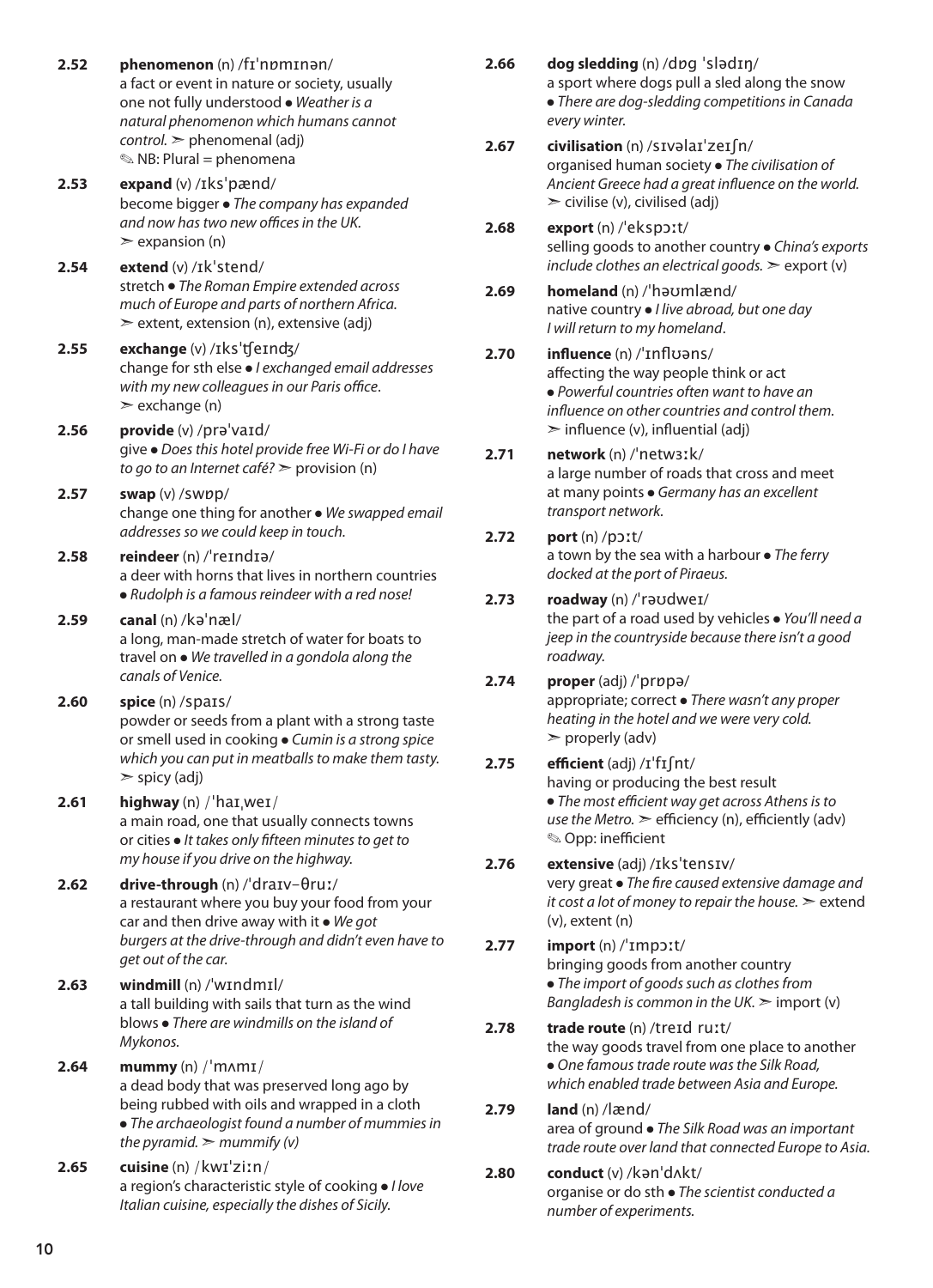- **2.81 caravan** (n) /ˈkærəvæn/ a group of people, animals and vehicles travelling together ● *Caravans have been travelling across deserts for centuries.*
- **2.82 domesticate** (v) /dəˈmestɪkeɪt/ tame an animal and keep it as a pet or on a farm ● *Humans domesticated the dog thousands of years ago.* ➣ domesticated (adj), domestic (adj)
- **2.83 transfer** (v) /trænsˈfɜː/ move sth from one place to another ● *We transferred our bags to a taxi when we got off the ferry.* ➣ transfer (n)
- **2.84 found** (v) /faʊnd/ start sth like a a city, business etc ● *The Romans founded the city of Londinium, known today as*   $London.$   $\ge$  founder (n)
- **2.85 textile** (n) /ˈtekstaɪl/ cloth; material ● *Polyester is a modern synthetic textile.*
- **2.86 pottery** (n) /ˈpɒtəri/ plates, dishes etc made from clay and then baked ● *We saw lots of ancient pottery in the museum, but my favourite was a beautiful dish.*

#### Traded products

dairy product spice pottery textile

## **Grammar** page 21

- **2.87 tribe** (n) /traɪb/ a group of people of the same race, language and customs ● *The cultures of the different Amazonian tribes are very interesting.* ➣ tribal (adj)
- **2.88 elect** (n) /ɪˈlɛkt/ If people elect sb, they choose a person to represent them by voting. ● *The people of the village elected Mrs Browne as mayor.*   $\geq$  election (n)
- **2.89 conquer** (n) /ˈkɒŋkə/ If one country or group of people conquers another, they take complete control of their land. ● *The Romans conquered Britain in the first century AD.* ➣ conqueror, conquest (n)
- **2.90 spill** (n) /spɪl/ If you spill a liquid, it accidentally flows over the edge of its container. ● *I spilt coffee all over the cream-coloured carpet.*
- **2.91 contribute** (v) /kənˈtrɪbjuːt/ help to make sth happen ● *The army contributed to the expansion of the Roman Empire.*  $\geq$  contribution (n)
- **2.92 form** (n) /fɔːm/ type ● *Early forms of writing look like pictures rather than letters.*  $\geq$  form (v)
- **2.93 record** (n) /ˈrekɔːd/ an account of sth in writing, photographs etc so that you can refer to it later ● *Records of births and deaths are kept at the local council.*
- **2.94 establish** (v) /ɪsˈtæblɪʃ/ create sth like a city, system or organisation ● *Many cities established themselves along rivers where traders passed.*
- **2.95 spring up** (phr v) /sprɪŋ ʌp/ suddenly start to exist ● *A new block of flats has sprung up in our neighbourhood.*
- **2.96 position** (n) /pəˈzɪʃn/ place ● *Can you find your position on the map?*  $\geq$  position (v)
- **2.97 waterway** (n) /ˈwɔːtəweɪ/ a river, canal, or other route for travel by water ● *The Corinth Canal is a narrow waterway.*
- **2.98 come up with** (phr v) /kʌm ʌp wɪð/ think of ● *The Arabs first came up with the concept of zero.*

#### **2.99 farming** (n) /ˈfɑːmɪŋ/ growing crops and raising animals ● *Farming is difficult as working on the land is backbreaking work.* ➣ farm, farmer (n)

#### **2.100 handle** (v) /ˈhændl/

cope with ● *People from the north tend to handle the cold winter weather better than southerners.*

#### **2.101 regular** (adj) /ˈrɛɡjʊlə/

happening at equal intervals ● *She has regular, twice-yearly appointments at the dentist because she wants to have healthy teeth*.  $\triangleright$  regularly (adv)

#### **2.102 flood** (n) /flʌd/

a large amount of water that covers an area that is usually dry ● *Every year there are floods after the first rains because so many trees are lost in forest*   $fires.$   $\ge$  flood (v)

**2.103 agriculture** (n) /ˈægrɪkʌlʧə/ farming ● *He is a farmer and has always worked in agriculture.* ➣ agricultural (adj)

#### **2.104 incredible** (adj) /ɪnˈkredɪbl/ unbelievable ● *It is incredible that the Ancient Egyptians built the pyramids with simple tools*  $\triangleright$  incredibly (adv)

- **2.105 advancement** (n) /ədˈvɑːnsmənt/ progress ● *He owes his rapid career advancement to hard work.* ➣ advance (n, v)
- **2.106 archaeologist** (n) /ɑːkɪˈɒləʤɪst/ sb who studies the past by examining ruins and objects found in the ground ● *British archaeologists found the ancient city of Pavlopetri in 1967.* ➣ archaeology (n), archaeological (adj)

#### **2.107 dig** (v) /dɪg/

make a hole in the ground ● *The archaeologist dug carefully and found a skeleton.*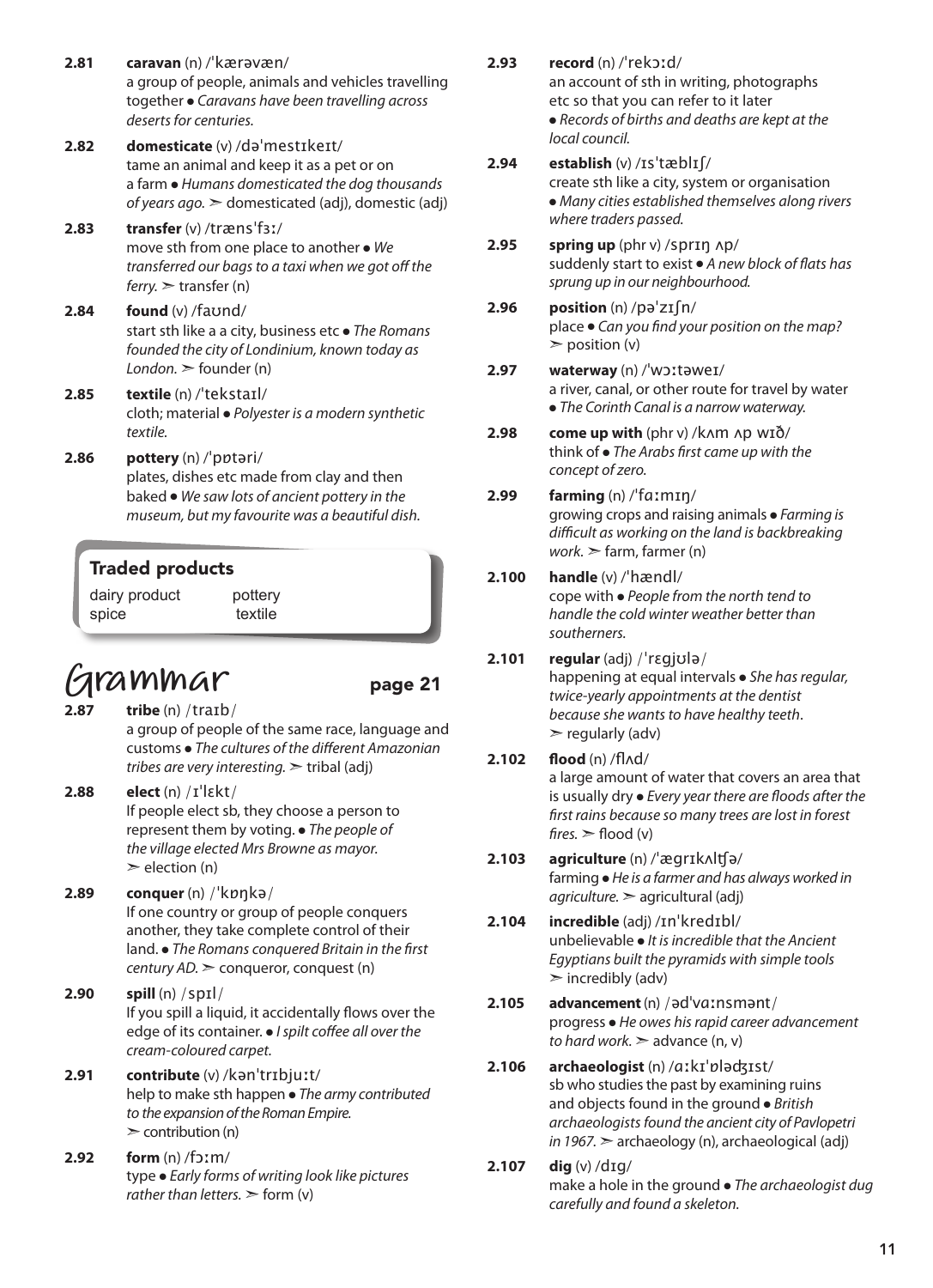- **2.108 ruin** (n) /ˈruːɪn/ a building that has been partly destroyed ● *The ruins of the temple of Poseidon at Sounion are very beautiful.* ➣ ruin (v)
- **2.109 temple** (n) /ˈtempl/ religious building where people worship ● *The temple of Poseidon is at Sounion.*
- **2.110 depiction** (n) /dɪˈpɪkʃən/ representing sb or sth in painting, drawing or writing ● *I thought the novelist's depiction of the hero was excellent.*  $\geq$  depict (v)
- **2.111 Assyrian** (n) /əˈsɪrɪən/ a person from the ancient kingdom of Mesopotamia, which stretched from Egypt to the Persian Gulf ● *The culture of the Assyrian Empire produced great art.* ➣ Assyria (n)
- **2.112 warrior** (n) /ˈwɒrɪə/ a fighter; a soldier ● *The warriors fought with swords.* ➣ war (n)

#### Synonyms

call for = require extend = stretch call off = cancel farming = agriculture

### **Listening** page 22

- **2.113 house** (v) /haʊz/ If a building, place or container houses sth, it is kept there. ● *Hundreds of famous paintings are housed in the Louvre.*
- **2.114 date back (to)** (phr v) /deɪt bæk (tuː)/ exist from a time in the past ● *The Parthenon dates back to the 5th century BC.*
- **2.115 major** (adj) /ˈmeɪʤə/ important ● *Brussels is a major European city where many important decisions are made.*
- **2.116 illuminate** (v) /ɪˈluːmɪˌneɪt/ light up; decorate with lights ● *The Parthenon is illuminated at night.*  $\geq$  illumination (n)

## **Grammar** page 24

- **2.117 air force** (n) /ɛə fɔːs/ the part of a country's military organisation that is concerned with fighting in the air ● *He joined the air force and flew planes during the war.*
- **2.118 oversleep** (n) /ˌəʊvəˈsliːp/ sleep for longer than you intended to ● *She overslept and missed the bus.*

## **Use your English** page 25

**2.119 call round** (phr v) /kɔːl raʊnd/ visit ● *Let's call round at Tina's house and see if she wants to come out with us.* 

- **2.120 call back** (phr v) /kɔːl bæk/ phone later ● *I have to go now, but I'll call you back.*
- **2.121 call off** (phr v) /kɔːl ɒf/ cancel ● *The visit to the museum was called off because there was a strike.*
- **2.122 call up** (phr v) /kɔːl ʌp/ phone ● *I called up Wendy, but she didn't answer her phone.*
- **2.123 call out** (phr v) /kɔːl aʊt/ say aloud ● *Mr Jones called out all the pupils' names.*
- **2.124 call on** (phr v) /kɔːl ɒn/ ask sb to do sth ● *The boss called on me to prepare the agenda for the monthly meeting.*
- **2.125 call for** (phr v) /kɔːl fɔː/ require ● *Dealing with climate change calls for action from governments worldwide*
- **2.126 call in** (phr v) /kɔːl ɪn/ ask sb to come to a particular place to do sth for you ● *She called in a plumber to fix the kitchen tap.*
- **2.127 electrician** (n) /ɪlekˈtrɪʃn/ sb who installs and mends electrical equipment  $\bullet$  *An electrician fitted new lights for us.*  $\geq$  electricity (n), electric (adj)
- **2.128 require** (v) /rɪˈkwaɪə/ need ● *This job requires good computing skills.*  $\ge$  requirement (n)

#### **2.129 honesty** (n) /ˈɒnəsti/ being honest; telling the truth ● *People trust him because of his honesty; he always tells the truth.* ➣ honest (adj), honestly (adv) ✎ Opp: dishonesty

- **2.130 responsibility** (n) /rɪˌspɒnsəˈbɪləti/ duty ● *It is the responsibility of the crew to make sure that passengers wear their seat belts.*  $\triangleright$  responsible (adj)  $\otimes$  Opp: irresponsibility
- **2.131 cancel** (v) /ˈkænsl/ call off; decide that sth will not take place ● *The concert was cancelled because the lead singer was sick.* ➣ cancellation (n)
- **2.132 reputation** (n) /repjʊˈteɪʃn/ the opinion people have of sb ● *He has built a reputation as a hard-working employee.*  $\triangleright$  reputable (adj)
- **2.133 empire** (n) /ˈempaɪə/ all the countries under the control of one ruler ● *The Romans created an enormous empire that stretched across much of Europe.*  $\geq$  emperor (n), imperial (adj)
- **2.134 impression** (n) /ɪmˈpreʃn/ Your impression of sb or sth is what you think they are like. ● *His untidy clothes made a bad impression on the interviewer.*  $\geq$  impress (v), impressive (adj)
- **2.135 space** (n) /speɪs/ place; area ● *We saved space by buying a small sofa.* ➣ spacious (adj)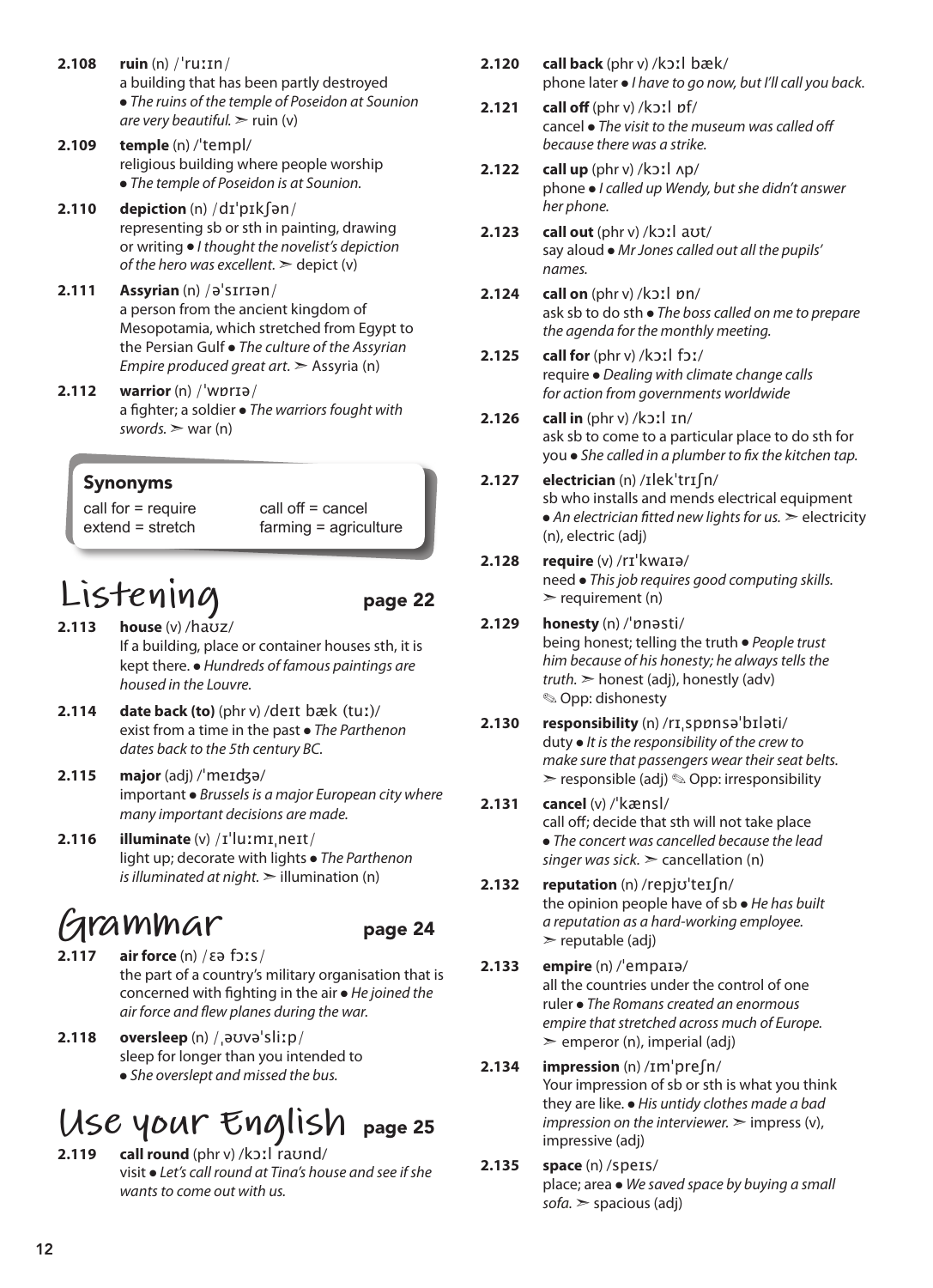- **2.136 stretch** (v) /streʧ/ extend ● *White cliffs stretch along the south coast of England.* ➣ stretch (n)
- **2.137 medical condition** (n) /ˈmɛdɪkəl kənˈdɪʃən/ a problem with your health ● *Stephen Hawking suffers from a severe medical condition.*
- **2.138 relief** (n) /rɪˈliːf/ If you feel relief from pain, you no longer feel pain. ● *Take some aspirin; it will give you relief from your headache.*   $\triangleright$  relieve (v)
- **2.139 professional** (adj) /prəˈfeʃənl/ doing a job to earn money ● *Some professional football players make a lot of money.*  $\ge$  profession (n), professional (n)

## **Writing: an opinion**

- $\mathcal{L}$ **SSAY** pages 26–27<br>2.140 sum up (phr v) /sʌm ʌp/ **2.140 sum up** (phr v) /sʌm ʌp/ briefly describe the main features of sth ● *He summed up the main ideas at the end of the lesson.*
- **2.141 grasp** (v) /ɡrɑːsp/ understand ● *He just couldn't grasp the rules of the game.*
- **2.142 view** (n) /vjuː/ opinion ● *My view is that wealthy people should help the poor.*
- **2.143 to my mind** (exp) /tə maɪ maɪnd/ in my opinion ● *To my mind, she is a great artist, but perhaps you disagree.*
- **2.144 do business** (exp) /duː ˈbɪznɪs/ work or trade with ● *Many Greek companies do business in the UK and you can buy Greek foodsin British supermarkets.*
- **2.145 pleasure** (n) /ˈpleʒə(r)/ happiness, enjoyment or satisfaction ● *He gets a lot of pleasure from his work.*   $\geq$  please (v), pleased (adj), pleasant (adj)
- **2.146 be worth the effort** (expr) /biː wɜːθ ðiː ˈefət/ be a good idea to try sth ● *It was worth the effort to climb to the top of the mountain because the view was amazing.*
- **2.147 effectively** (adv) /ɪˈfektɪvli/ in a way that gets the result you wanted ● *They dealt with the problem effectively.*   $\ge$  effect (n), effective (adj)
- **2.148 recent** (adj) /ˈriːsənt/ happening a short time ago ● *How was your recent visit to London?* ➣ recently (adv)
- **2.149 cultural awareness** (n) /ˈkʌltʃərəl əˈweənɪs/ knowing about and understanding a different culture ● *Reading books by foreign writers has increased my cultural awareness.*

#### **2.150 key** (n) /kiː/

the way to achieve sth ● *The key to enjoying your trip is to find out a bit about the place you are going to visit.*

#### **2.151 enrich** (v) /ɪnˈrɪʧ/

improve the quality of sth ● *Doing a course in pottery-making has enriched her life by giving her a new interest.* ➣ enrichment (n)

- **2.152 conclude** (v) /kənˈkluːd/ finish ● *To conclude, I want to thank you all for coming*.  $\geq$  conclusion (n), conclusive (adj)
- **2.153 abroad** (adv) /əˈbrɔːd/ in another country ● *She moved abroad and had to learn the language of the country.*

#### Phrasal verbs

| call on    | come up with   |
|------------|----------------|
| call out   | date back (to) |
| call round | spring up      |
| call up    | sum up         |
|            |                |

## **Video: A Special Type of Neighbourhood** page 28

- **2.154 neighbourhood** (n) /ˈneɪbəhʊd/ part of a town ● *We live in a friendly neighbourhood and we know everyone there.*  $\geq$  neighbour (n)
- **2.155 immigrate** (v) /ˈɪmɪgreɪt/ come to live or work in a foreign country ● *We immigrated from India to the USA ten years ago, so our six-year-old was born here.*  $\geq$  immigration, immigrant (n)
- **2.156 community member** (n) /kəˈmjuːnəti ˈmembə/ sb who is part of a social group in a particular area ● *Community members met at the town hall to discuss rising crime in the area.*
- **2.157 relative** (n) /ˈrelətɪv/ a family member ● *Her oldest relative is her great-grandfather.*
- **2.158 organisation** (n) /ɔːgənaɪˈzeɪʃn/ an official group ● *WWF is an organisation that tries to save animals.*  $\geq$  organise (v)
- **2.159 district** (n) /ˈdɪstrɪkt/ area ● *There are many homeless people in the poorer districts of the city.*
- **2.160 mural** (n) /ˈmjʊərəl/ a painting or other work of art on a wall ● *Many murals are really good graffiti.*
- **2.161 raise** (v) /reɪz/ collect (money) ● *Our school raised money for poor families.*
- **2.162 reflect** (v) /rɪˈflekt/ show what sth is like ● *His books reflect life in the poorer districts of Chicago.* ➣ reflection (n)